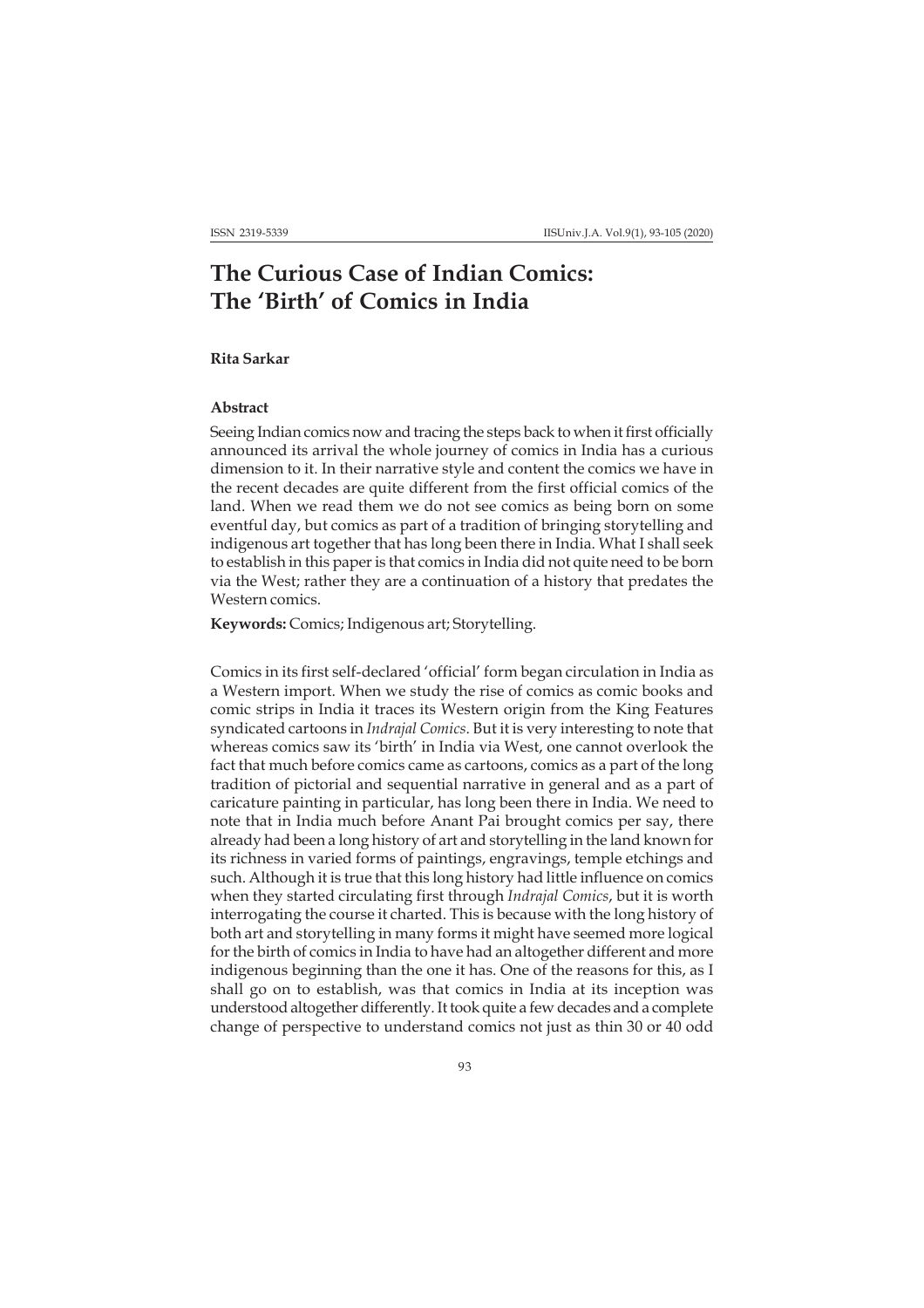paged printed book for children but as a potent medium, a medium that the comic has always been, that is, for telling tales of caricature and/or critique through pictures.

It would be then wise to pause and understand here what we are referring to as comics. The very word comics has been used here to refer to the whole oeuvre of pictorial narratives, which might or might not have figures which are cartoons, or might appear unrealistic or 'cartoony,' that is, I use comics here as a term to denote any form that uses images as a narrative medium. There is no harm confessing here that problem arises when one sets out to give a clear definition of the term, where one meaning leads to another, only bringing into its ambit a sea of possible creative products that can be referred to as comics. The term in its loose and generous sense can include works so disparate that it is quite impossible to find a common ground between them, to lay out its features and define. From a book to the prints on a t-shirt can be referred to by the common term comics. We often associate anything that evokes laughter or is not realistic in the portrayal of its subjects or is cartoony, to be comics, which it is not. A comic may not be comical in the limited sense we take it to be. If the term by itself tells us anything, it only does so about the medium it uses. Comics use images to tell stories- sketches, paintings, collages, traditional art forms, photographs, cartoons, anything which can be called a picture. Comics on the basis of their length and also in certain ways level of complexity and maturity are categorised as comic strips, comic books, and graphic novels. However, having said this it is also true that comics can reveal different levels of complexity and maturity according to its reading. No comic is innocent, even the ones assigned as those for children with seeming simplicity of plot and representation has its own politics.

Now when we see comics in this larger sense, what do we find its history in India to be? Although comics as a self-declared and what can be more appropriately called 'official' comic book was begun much later in India with the *Phantom* series<sup>1</sup>, comics as a narrative style, a medium used in Indian paintings and temple engravings telling all kinds of tales, from lives of the royalty to that of the general public, date far back in history. There has been a tradition of sequential pictorial art through the ages. Buddhist paintings<sup>2</sup>, the walls of the Ajanta caves in India covered with paintings using themes from Jataka tales and the life of Gautama Buddha<sup>3</sup>, the Deccani painting, the Chitrakathis of Paithan<sup>4</sup>, the Phad painting<sup>5</sup> are to name just a few. Thus, the practice of narrating tales in various forms has always been there in the country known as the land of storytellers, much before the West started theorising about sequential-art and/or comics.

Of all the diverse traditions of storytelling I have chosen the Patua painting of West Bengal as a particular instance for some detailed mention while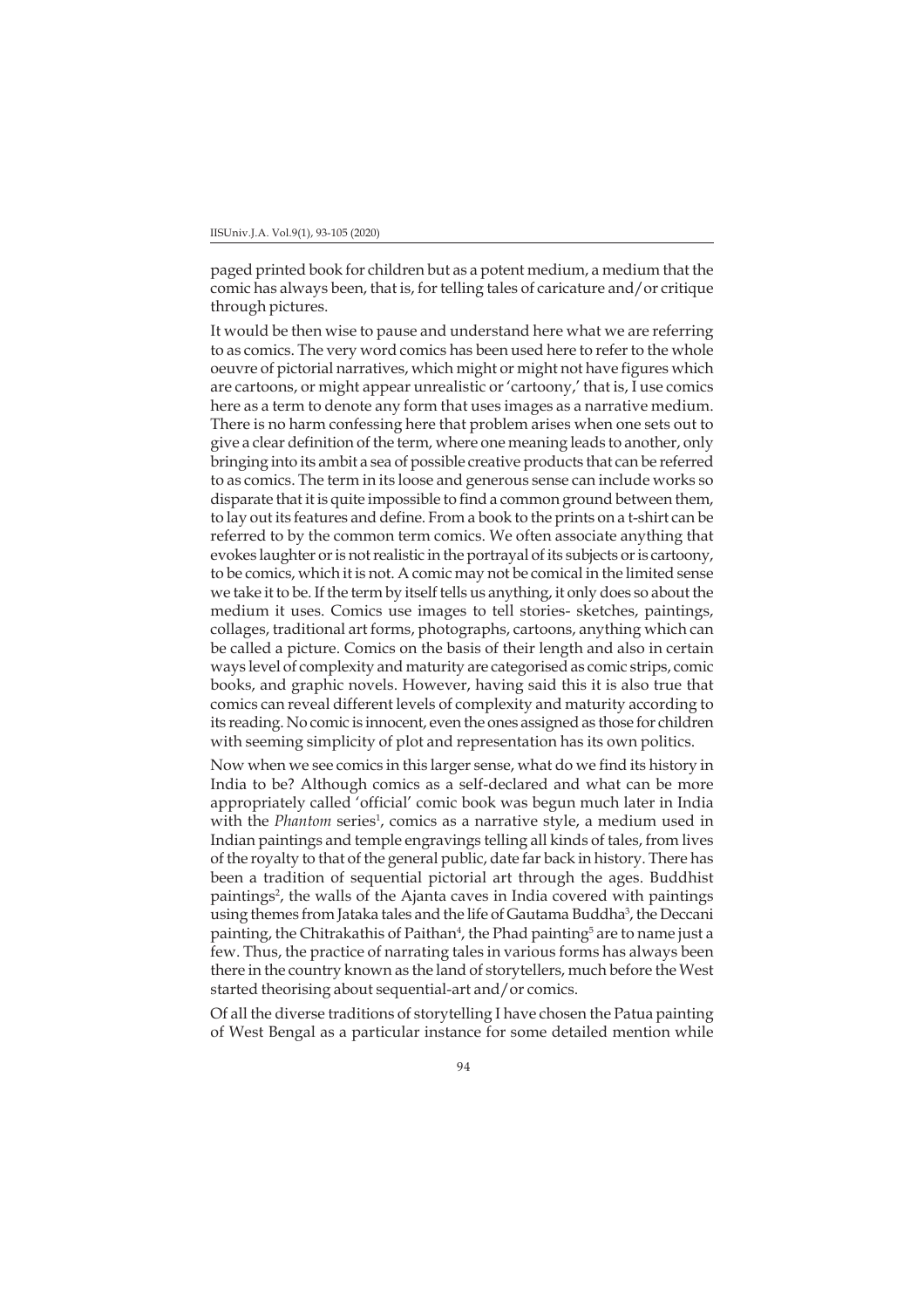discussing art used for narrative and art for caricature not because it the only instance or the earliest, but only because discussing all such art forms would be impossible within the scope of this study. Also since Patua painting has originated and flourished in a part of the world to which I belong, I have a little more direct access and information about it compared to other such forms. It is the bringing together of painting, narrative, caricature and social commentary in the various stages of Patua painting as it has been practiced in Bengal through generations, that makes it of particular interest in the context of comics as we now understand it. Patua painting is not just about painting it is about storytelling. Scroll paintings of the patuas tell stories, there is no written text within them; the patua expects to sit with his audience, and sing his tales to them while slowly unrolling his/her scrolls (Singh). It is the song and the painting that together make the *Patachitra6* . So where comics are seen today as bringing images and the written word together, the Patua painting had brought the image and the oral word<sup>7</sup> together long back. It is very difficult to trace the history and origin of patuas and their performance due to lack of written documents but if we presume a Bengali tradition of scroll performances to be constituted by particular actors (a specific cast), a body of stories narrated in a specific style and language, we might assume that this tradition was popular already in the sixteenth century, if not earlier (Hauser).

These paintings (also called *pats*) were only much later seen as artefacts in themselves, without the oral narrative performance, and it is then that emphasis was given on their pictorial quality per say. With changing times, limited audience, competitive market, and a struggle for survival Patua paintings started to diversify primarily in two ways. One way was to sever it from its oral element, to emphasise on its saleability as commodity of aesthetic and traditional value. These paintings or *pats* without the song story with it to explain became a piece of folk-art scroll just for framing and decoration for some but on the other hand a very basic form of sequentialpictorial narrative for those who could understand its merit as so. The other way was to widen the scope of its content catering to popular taste.

> In order to capture the interest of his jaded audience, the patua must innovate, exploring contemporary themes and novel sights which can keep up the flagging interest of his audience. Thus, for his traditional audience, the patua feels the need to compose new topical songs and devise scrolls that will illustrate them. These new scrolls are usually about contemporary events—often sensational, related to scandals and disasters—akin to the stuff that fills our newspapers. (Singh 62-3)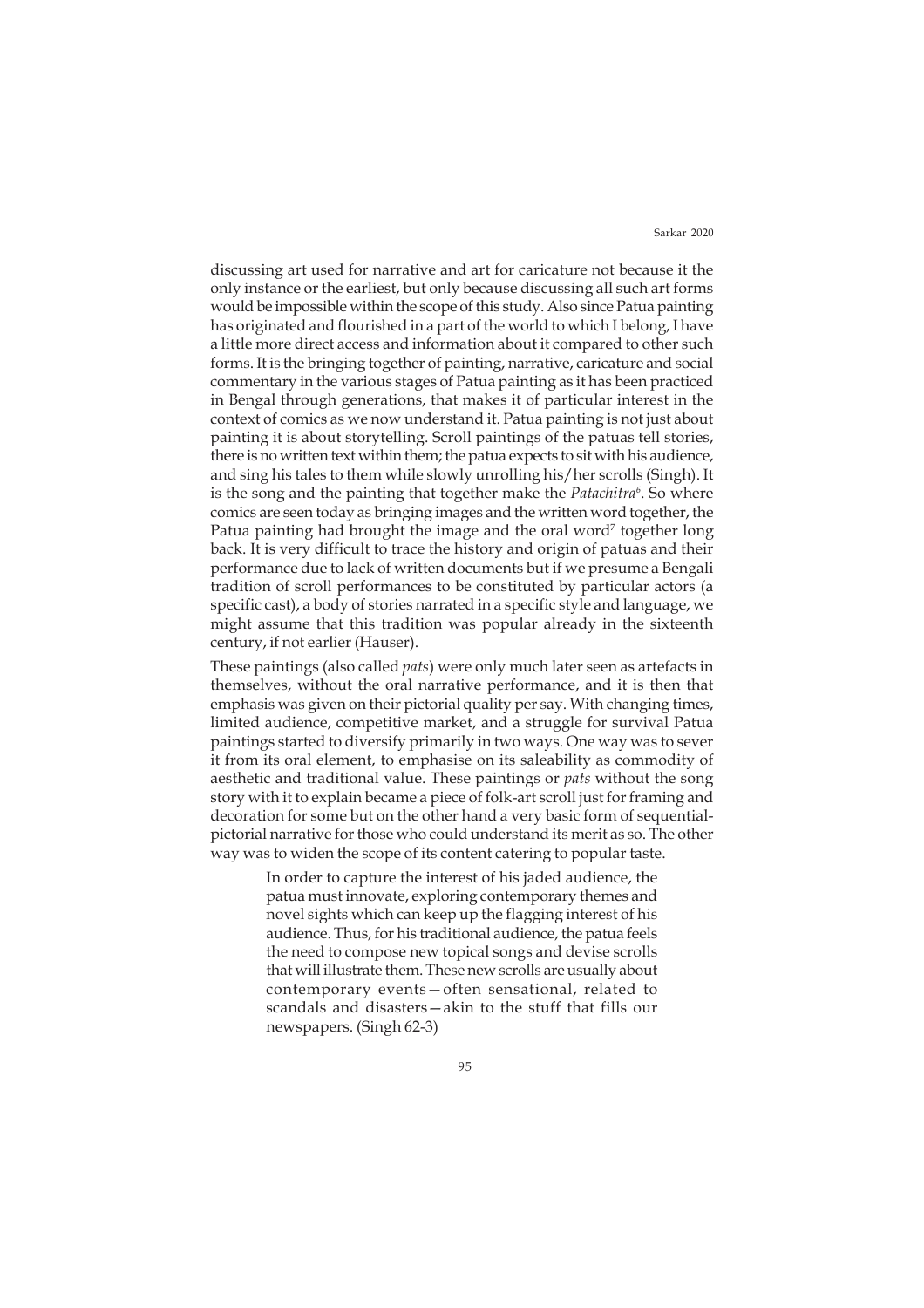### IISUniv.J.A. Vol.9(1), 93-105 (2020)

The catalyst for Patua painting's survival and the birth of its offshoot Kalighat *pat*<sup>8</sup> was also the arrival of the British and their socio-economic influence on India in particular. Without the introduction of exported products, urbanization and subsequent push back that became the Indian freedom movement, *Patachitra* may have remained a completely rural form, and its urban and innovative offshoot of Kalighat painting may never have existed (Jefferson).

The most significant way in which patuas adapted to urban culture was the change in subject matter of their *pats*. Despite its link with the famous Hindu temple, the Kalighat *pat* were diverse enough in their repertoire to include non- religious themes (P. Ghosh). They became relevant to the entire population by capturing current events while also participating in satirizing through caricature the upper class Bengali culture and raising critical questions about the effects of British on India (Jefferson). Two things, therefore, make these later *pats* significant in my discussion on the connection they might have with the later Indian comics- is their being sold as a commodity, and other is their offering critical tongue in cheek social commentary. While traditional patuas travelled from place to place, the Kalighat patuas settled in Calcutta (now Kolkata) and took advantage of a picture trade market. Whereas as traditional *pats*, were usually painted on cloth for durability, either square shaped or in scroll, and were used as visual aids in performance, Kalighat *pats* on the other hand were made on paper and were sold as souvenirs to pilgrims and other travellers near Kali temple (Slaughter).

In fourteenth century India when paper came to be used as an alternative to palm leaves in the making of manuscripts what resulted was also a change in the very style of painting as well. This history of painting on paper has a variegated history across India. There was a point in this history when painting coupled with printing. This led to easier printed mass reproduction of art works that gained much popularity in nineteenth century India, and this undoubtedly could have been significant in the development of latter day comics in India. The first printing press arrived in 1556<sup>9</sup> and the following era of seventeenth century saw quite an active engagement in book printing on a large scale with increasing number of books being also printed in the local languages. What becomes of particular interest to me is the evolving painting, the visual language and the nuances of its multiple reproductions in the subcontinent. It is nineteenth century Bengal that draws particular attention in this respect. It was in nineteenth century Bengal that the indigenous printing and publishing industry really took off (A. Ghosh). Between 1767 and 1820, several artists from different countries visited India and eventually settled down at the capital of British India in Calcutta. Among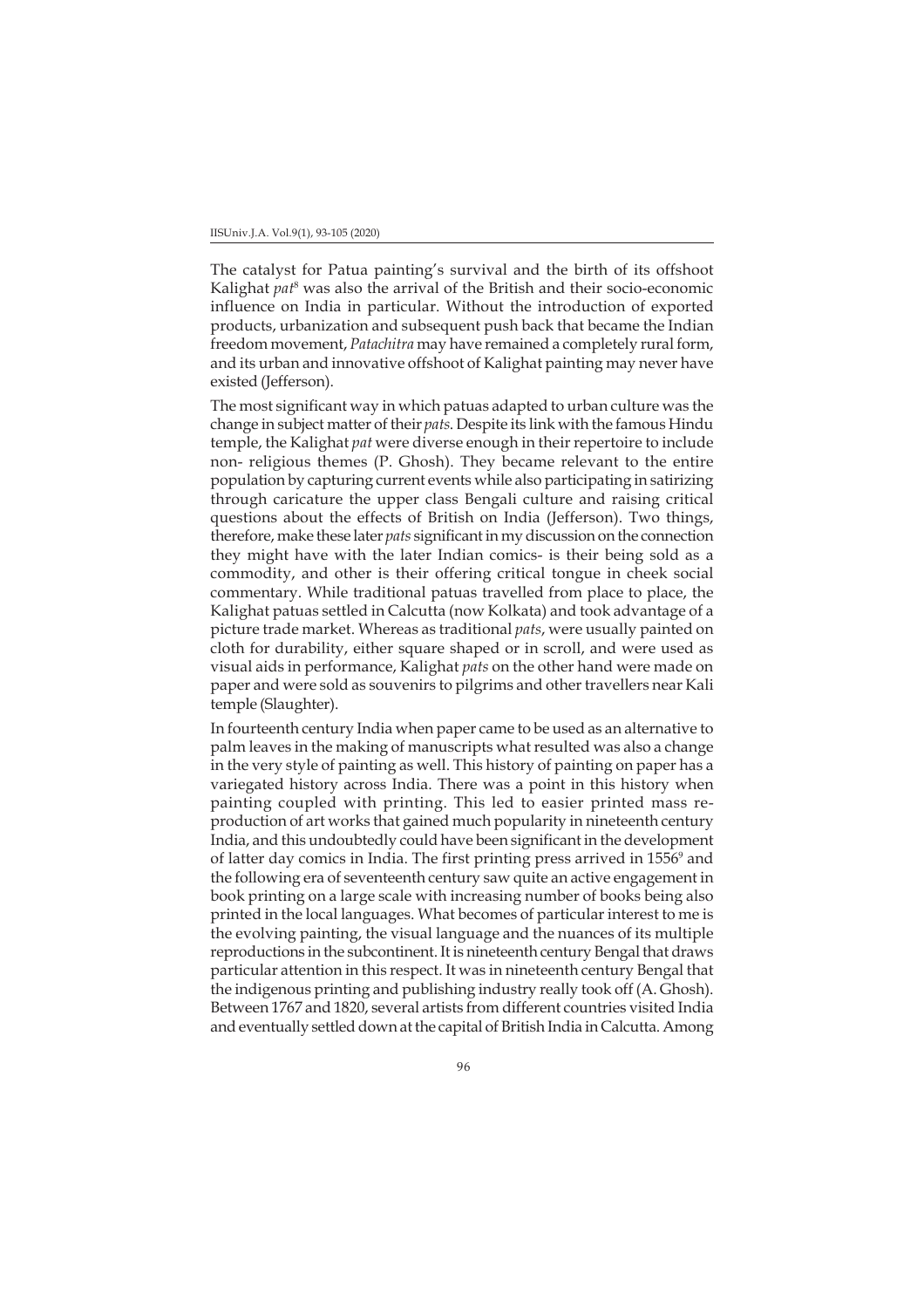them were uncle and nephew William and Thomas Daniell who from 1786- 88 published an album of etchings title *Twelve Views of Calcutta10*. Printed in monochrome and individually stained in coloured ink, this was the first example of single sheet printing on a large scale in India and it became the initial method of choice for replication of invaluable artworks. The first Indian artist to have printed illustration of engravings was artist Ramchand Roy. He illustrated the first two of the six illustrations of the book *Annadamangal11*. Published by Ganga Kishore Bhattacharya, a journalist, teacher and reformer, it was printed at the Ferris and Company press of Calcutta in 1816. Printing and publishing of lithographic illustrations then came much into vogue and several art studios and print presses were established across India in the late nineteenth century to meet the growing demand for single sheet art prints.

A study of the early printed works in India shows that illustrations had become an almost indispensable part of them. The plain printed pages were adorned with coloured prints from engravings on wood and metal plates. Anindita Ghosh observes how the text and the image came to be associated with each other at the time in the process of making copies of the manuscripts.

> The images followed traditional patterns of iconography, and often were faithful replicas of manuscript illustrations. Pictorial rhetoric was deployed to convey simple moralistic messages and religious instructions, or reinforce a familiar storyline. In either case the representations were only an extension of, and mostly worked in conjunction with the written text. Their physical proximity in the layout of the book prompted uncomplicated associations between writing and image particularly suited to young or unskilled readers. Such partial foreclosing of the text with straightforward pictorial messages can be encountered in the earliest publications of the Bengal Press (39).

The image and text collaboration that forms the basis of comics had thus made its appearance in the subcontinent. This collaboration although quite a loose one, not interdependent in the way of collaborative meaning formation, and the images still acting as only illustrations of the story and not actively doing much of the storytelling, can still be considered to be a step towards what later developed into comics.

In the late nineteenth century Raja Ravi Varma epitomised the arrival of the modern Indian artist on the Indian scene. His career marks the juncture when traditional court paintings merged with new patterns of professionalism and commercial success in colonial India. It was now that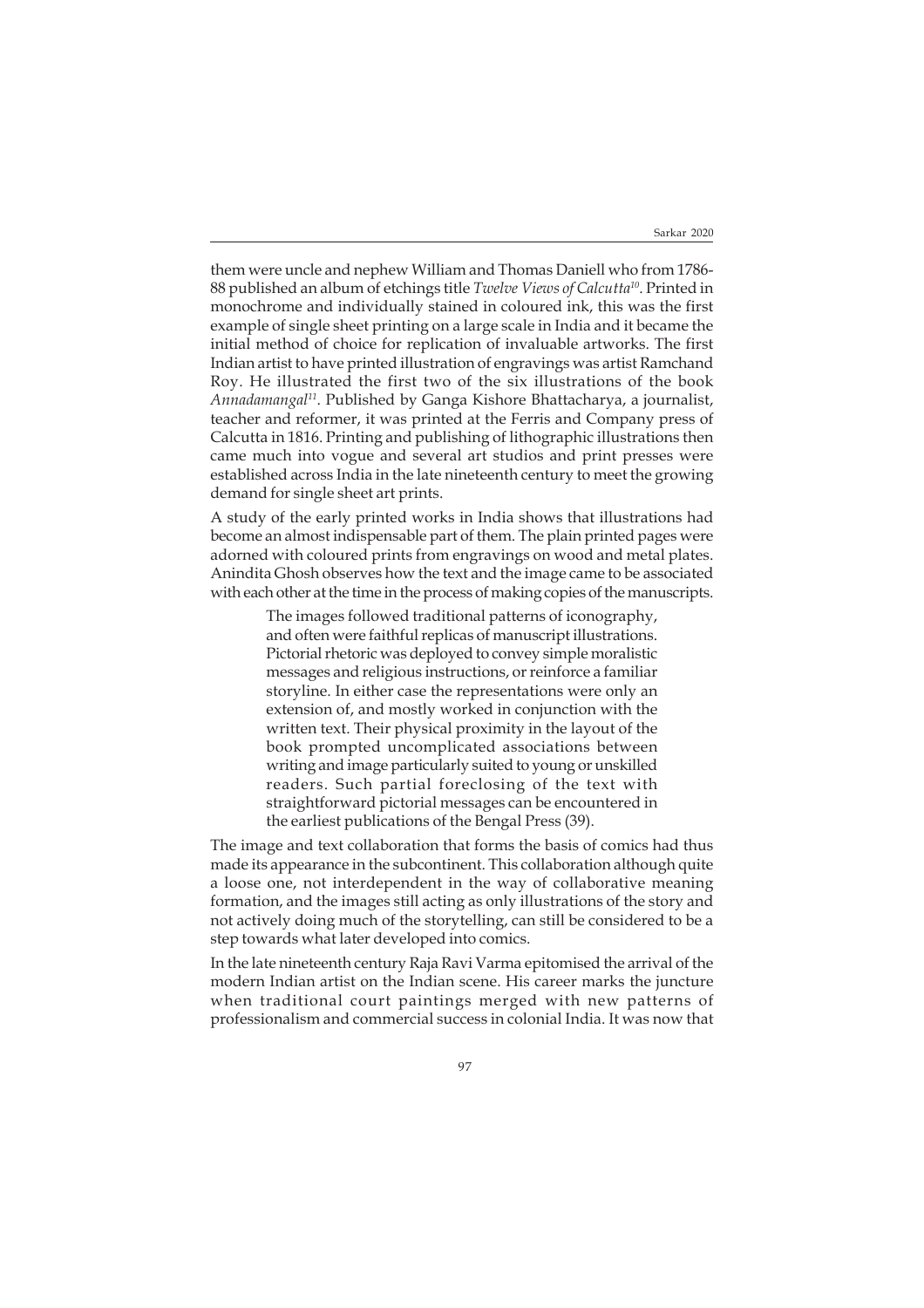the individual artist emerged in the public with a full new status. Ravi Varma's singular success at the time lay in his mastery over oil painting and realistic portraiture. Varma's significance lies in his conscious attempt through his themes to forge a new national identity in art by negotiating the traditional content with 'modern' form. What made a recurring appearance in his oil paintings done in the 'modern' realistic style is a range of regional, feminine, and classical and mythological figure types, each purposefully posed as 'Indian.' Varma moved from commissioned portraiture to a series of ethnic figure compositions of Indian women to themes from Hindu mythology and Sanskrit literature, classical *nayikas*, Hindu gods and goddesses, and dramatized mythological episodes. As Varma's career moved from this engagement with forging of the popular taste what became important for him was also its mass production to enable its reach to the wider audience. Towards the end of his career, he is seen producing paintings purely for reproduction by the press, the circulation of his mythic imagery in newer print avatars. By reaching out to the Indian households, because of their easier availability and affordability, these prints by Varma published from his lithographic press at Lonavala in Maharashtra undoubtedly contributed not just spurring but in certain ways even creating the Indian sentiment of culture and religious piety.

It was Abanindranath Tagore and later his protégé Nandalal Bose in Calcutta who sought to revive indigenous art traditions in an attempt to seek a valid alternative to European traditions. Abanindranath Tagore (1871- 1951), an artist at a time when India was under British rule, played a major role in the widespread manifestation of Indian culture and politics around the turn of the nineteenth century by founding an art movement later to be called the Bengal School.

> As a polemical construct, the Bengal School came to represent a break from the prevailing norms of Western academic naturalism, and espoused alternate subjective and spiritual standards of aesthetics and art-creation. In this, the claims of national authenticity were made for its art and it was appropriated by the Indian nationalist struggle for liberation from British rule- (Banerji xvii)

Nandalal Bose was drawn by these paintings of Abanindranath which were printed in the then popular Bengali journals, like *Prabasi12* to name one. These journals like *Prabasi* covered a wide area of interests, from political discussions, and economic analyses, to poetry, history and studies of ancient texts. Besides articles many known painters and promising talents found a forum in which their work was presented in reproductions. This inclusion and popularisation of art in the print culture in India is a major step towards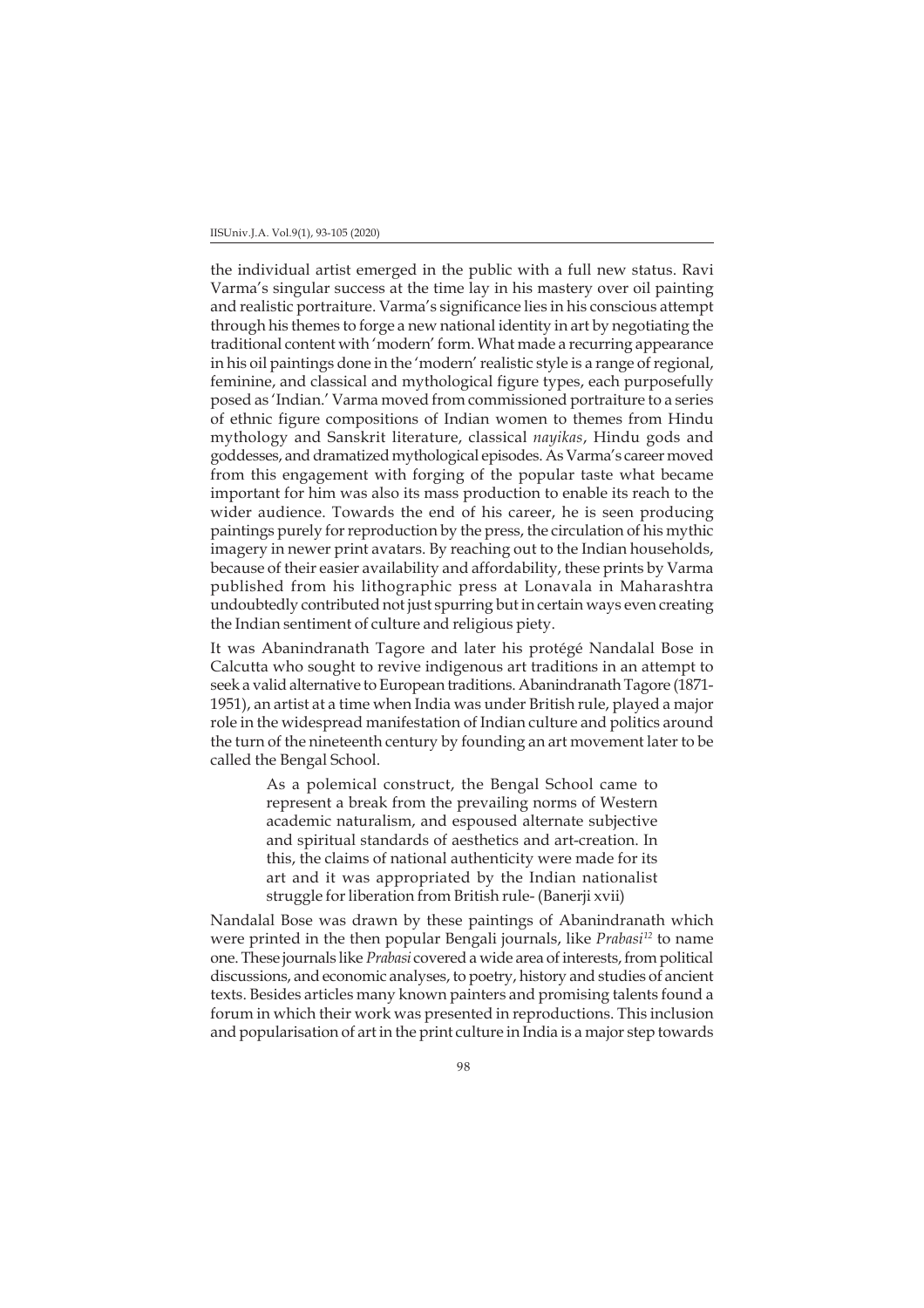using pictures for conveying a message or rendering a narrative to a larger audience.

Out of Bose's oeuvre of particular interest in the context of my discussion are his linocut prints used in Rabindranath Tagore's *Shahaj Path*. The book is a primer for young minds which becomes significant for its collaboration of Bengali rhymed couplets with images to introduce the vernacular alphabets. Here images do not play a secondary role to the textual to be relegated as only illustrations; rather here both the text and images together engage in meaning formation. They combine to engage the reader's imagination by offering interesting possibilities of meaning. Famous art historian R. Siva Kumar notes about *Sahaj Path* that sometimes 'Rabindranath would compose the verse after seeing Nandal's image, and sometime Rabindranath's verse would inspire Nandalal's linocut' (qtd in Mallik 'Nandalal Bose').

Another one of the very popular hubs of this developing print culture in nineteenth century India was *Battala*. The word *Battala* literally meaning 'under the Banyan tree' derived its name from a giant Banyan tree in Shova Bazaar and Chitpur area of erstwhile Calcutta (now Kolkata). This place is significant here for primarily two reasons, the bulk and the type of its printed material. The presses here at *Battala*, in the second half of the nineteenth century were doing a brisk trade in cheap and popular print. Contrary to the general belief that standardised high literatures succeeded in wiping out lesser print cultures, these prints in fact survived with much vigour, with interesting consequences for the social history of the period.

However, in spite of this long history of sequential pictorial narratives, the comic, cartoons and caricature, Anant Pai, now known as the father of Indian comics, became first acquainted with the comic book medium as popular in the West in the 1930s and finally brought out the first comic in that mould. The story of how it came to be so is also interesting as it seems to have been more of an 'accidental' birth. It goes like this, in addition to the rotary presses, the publisher of the *Times of India*, Bennet, Coleman & Co., has special printing machines that remained idle except during the Diwali holiday calendar printing season. It was with the idea of keeping these machines busy and drawing profit from it that Anant Pai was forwarded by those higher in the management several imported *Superman* comic books to look into the possibility of reprinting some under the banner of the *Times*. The suggestion interested Pai and he took it up instantly to do some research on the same. Instead of just going ahead with the reprinting of *Superman* comics he wanted a new Indian comic book that would not just include reprinted western comics but also some other element that would be keeping in mind its Indian audience. What, however, resulted was the English-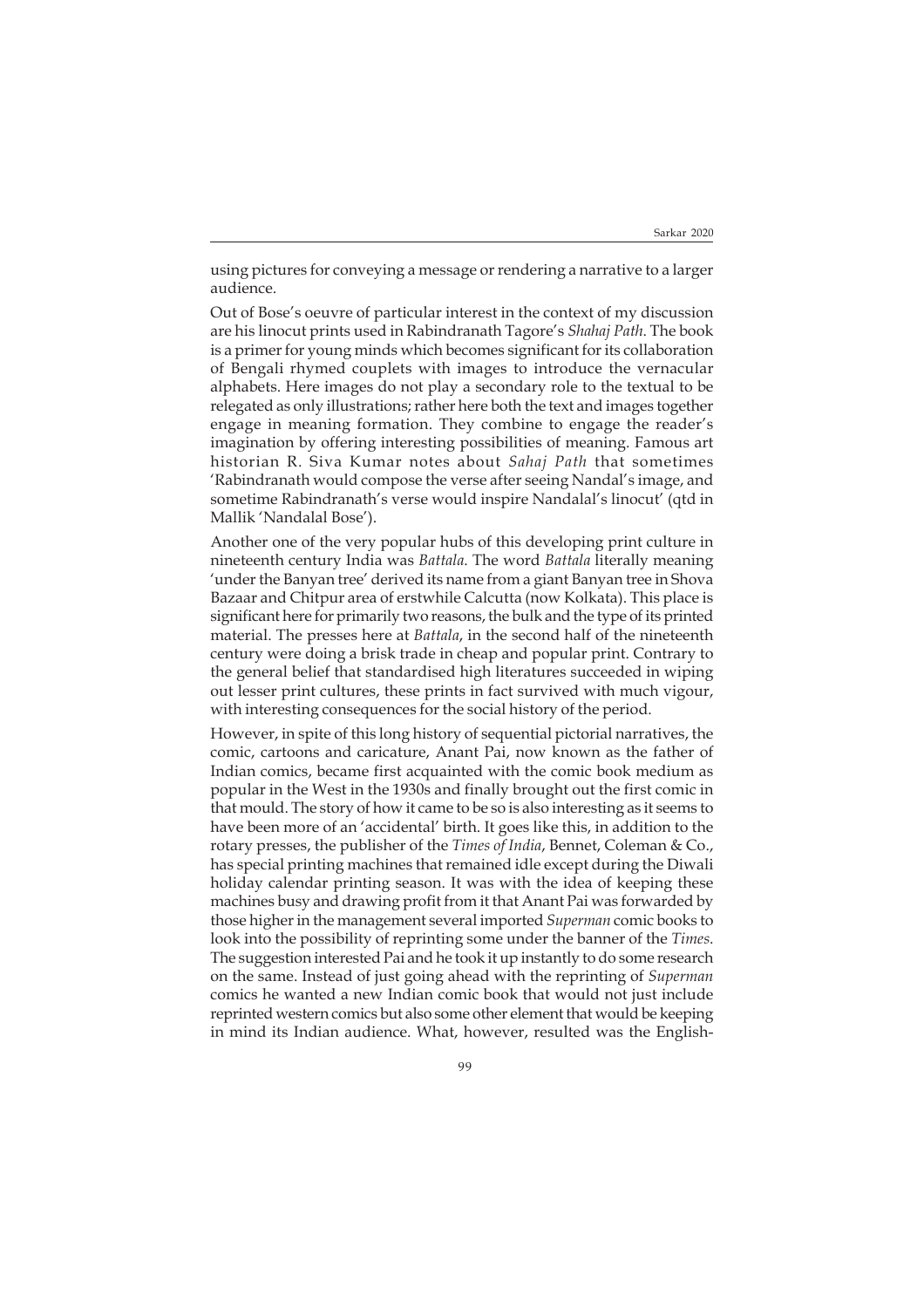#### IISUniv.J.A. Vol.9(1), 93-105 (2020)

language comic book, the *Indrajal Comics*, making its debut in 1964, with the major portion of its length consisting of the *Phantom* tales and the other portion with short comic tales that would feature Indian characters and scenarios. The first thirty two issues of the series that was born to stay and be popular for a long time contained tales from the *Phantom*. Thereafter tales about *Mandrake the Magician*, *Flash Gordon*, and *Buzz Sawyer* were also included in the series- none of them Indian in content or origin. *Indrajal Comics* was a success but these issues did not quite have the locally produced comics that Pai had thought of. Instead they were devoted to general knowledge, quizzes, and the like, and even that kept getting smaller with the subsequent issues, soon to just contain comics, the western import comics to be precise (McLain).<sup>13</sup>

It took about half a century more to understand what comics can also mean, that they can be more than *Phantom, Mandrake,* and even the quite popular series *Amar Chitra Katha*. That they can be taken more in the sense of pictonarratives, something which India has long had and in plenty, and also that this rich reservoir of Indian art and tradition of storytelling can be linked to what we see as comics today. These later comics are often categorised as graphic novels primarily to be seen as more mature and serious form of literature than what comics at times loosely and reductively are assumed to be. But graphic novels are also comics and for those who see the serious potential of and critical ability of comics they see them as terms quite interchangeable. In the Indian context, however, the journey of the 'official' comics has been of a kind that one might find it quite necessary at times to use a term different for certain printed picto-narratives to distinguish them. Something to indicate the 'maturity' of its content or to avoid its being reductively put aside by readers as just another comic book with cartoons for kids. It is works like *Sita's Ramayana* and *Bhimayana* (generally referred to as graphic novels) that in both its artwork and story content seem more convincingly continuous with India's long tradition of art and storytelling.

*Sita's Ramayana* by Moyna Chitrakar and Samhita Arni is a graphic novel which uses the indigenous patua painting style for a critical retelling of *Ramayana* from Sita's perspective and links this comic form in India with the long history of the land I have earlier discussed. This story of Sita is in its essence the story told and retold countless times in the oral form by the patuas of West Bengal. This narration as it is passed down to generations orally also undergoes many unconscious and sometimes very conscious additions and alterations. The basic story gets different perspectives from one storyteller to another, who often identifying themselves with it bring in their own experiences, struggles and woes into it. So it has been with Moyna Chitrakar, who learnt the art of storytelling from her mother. As she grew up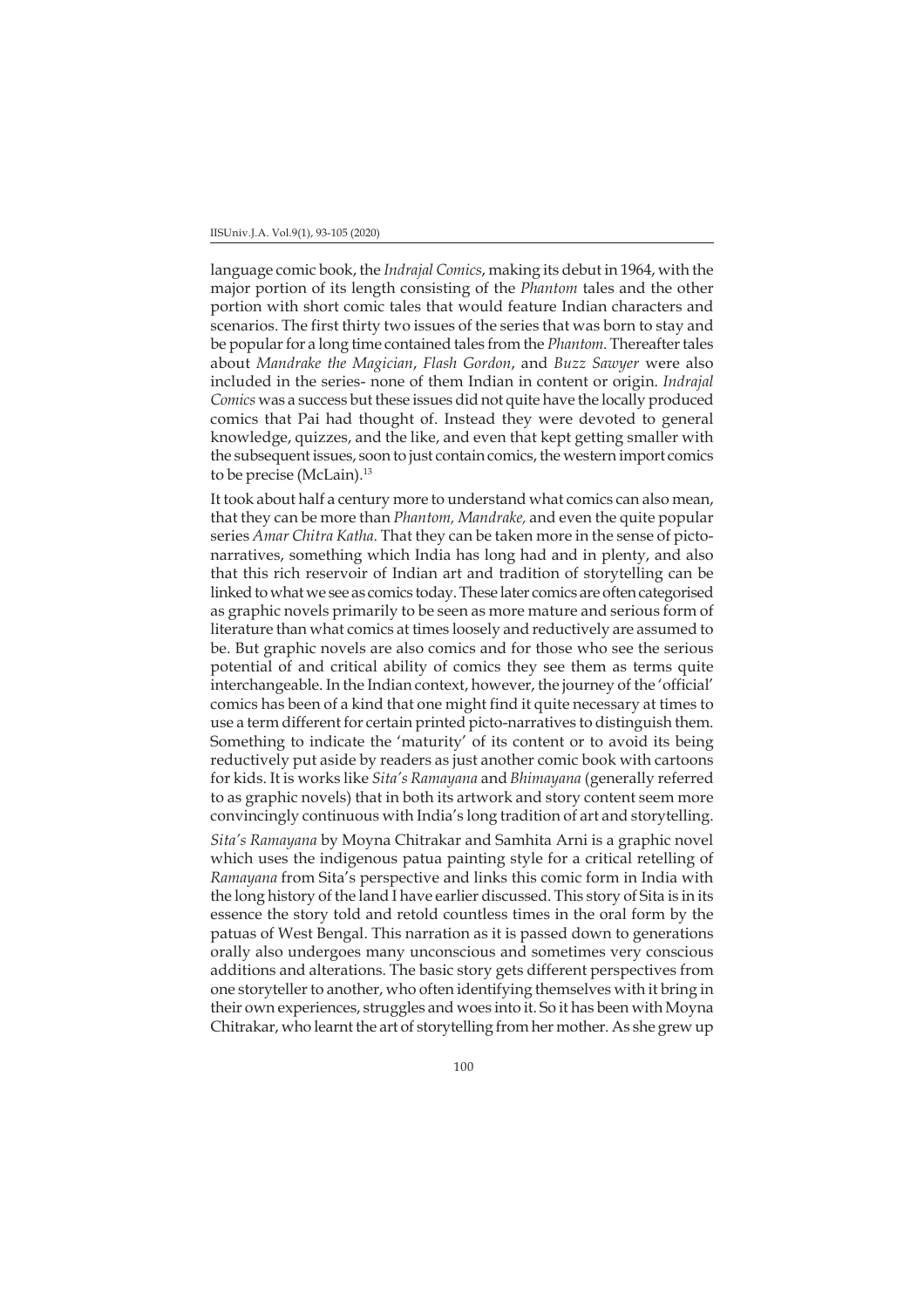in an underprivileged community that was marked by stark gender inequality, she soon could identify the woes of the women of her community with that of the mythical Sita. Since the stories are sung from the patua's memory, they keep altering depending on what and how it is recalled during a particular narration. The turning of these oral narratives into comics one might say spoils their fluidity and uniqueness. However, on the other hand it preserves them before they are lost with waning interest down the generations; also it gives a new dimension to the art form by linking a new medium with an old tradition. It brings an interesting metamorphosis in the art style. This metamorphosis is also very interesting and can become an engaging area of study, a picto-narrative taking one shape from another. A brief note on "Patua Graphics" at the end of the book reveals how the patua is "a living tradition whose roots stretch back in time" but these artists are also "constantly looking for ways to take their work forward" (152). The book's primary aim then is to connect Indian picture storytelling traditions with the sensibilities of the contemporary reader. Here what V. Geetha says is also important as it reveals the significance that art holds in a work like this. It shows that art here functions in a way where it cannot be relegated as just illustration, it is primary narration. Geetha writes that "*Sita's Ramayana* was painted before it was written" as patua artist Moyna Chitrakar, from Bengal in eastern India, enthusiastically "adapted her scroll-version to the form of a fast-paced graphic narrative" (150).

*Bhimayana: Experiences of Untouchability* is another such comic book that uses indigenous art to create an alternate narrative to the story of Ram with the story of Bhim or Bhimrao Ambedkar; and while it does so it raises quite key issues about the problems of the Dalit. Here this book impressively weaves the story of the iconic man with Gond art and gives it a shape that is able to reach a larger audience because of the wider access, appeal and popularity of the format. Gond tribal art called *Digna* and *Bhittichitra*, where 'bhitti' means wall and 'chitra' is painting, originated as patterns and paintings made on wall and floors by people of the tribe in Madhya Pradesh. It was much later, in the 1980s in fact that the first Gond painting on paper happened; Jangarh Singh Shyam was the first to do so. For the Gonds oral narrative is to a large extent imbedded in their culture and rituals. This tradition of long existing storytelling of the tribe was later complimented with painting. It is much in this traditional way that the comic/graphic novel *Bhimayana* has been narrated.

The whole process of conceiving and rendering *Bhimayana* is different from that of *Sita's Ramayana* though. Unlike the later where the patua artists were taught to make their art 'fit' into the panel pattern of comics, *Bhimayana* breaks much of these repetitive and confining panels. In the afterword to the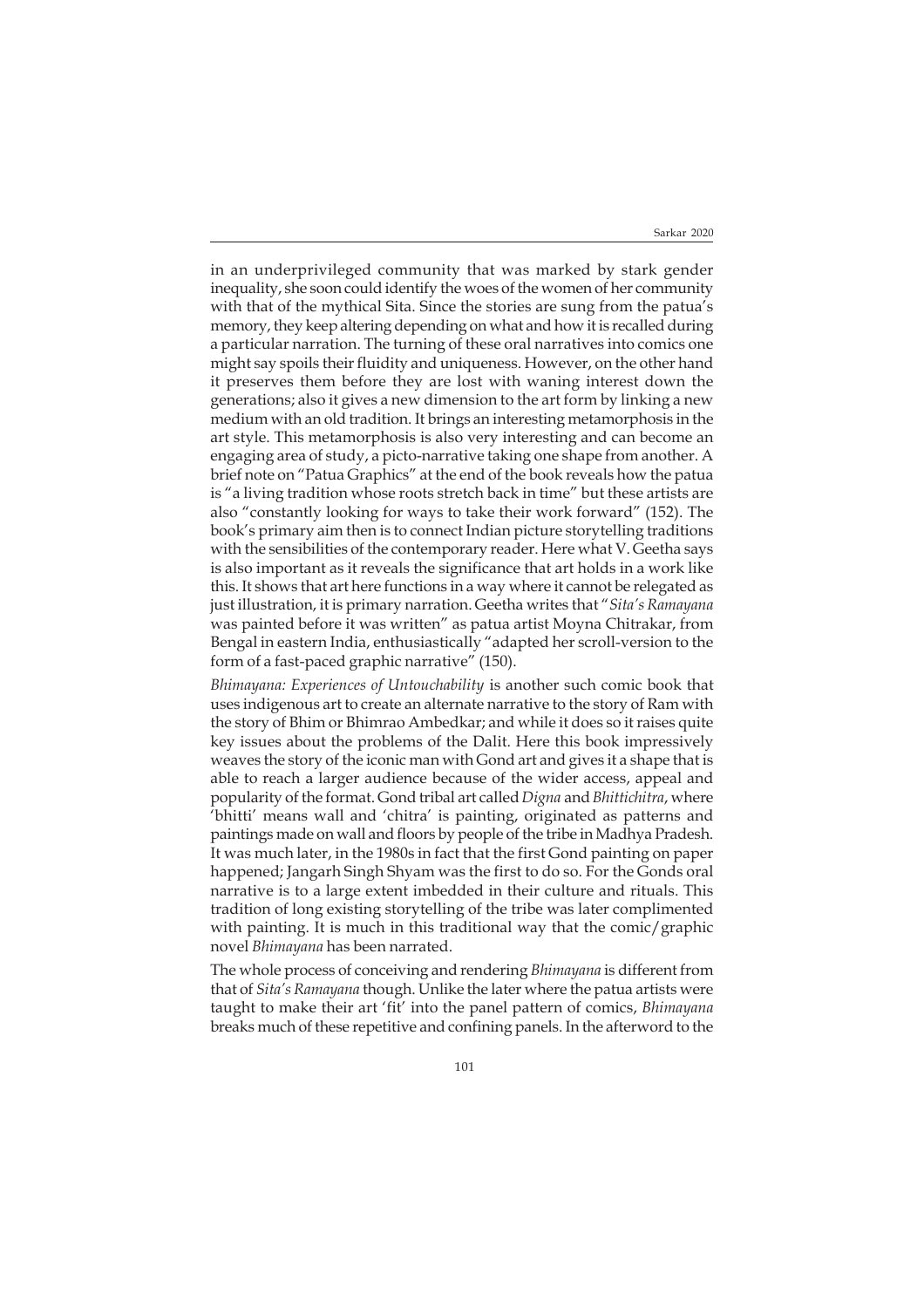## IISUniv.J.A. Vol.9(1), 93-105 (2020)

book S. Anand notes how the Gond artists Durgabai and Subhash Vyam objected to the "stifling grammar" of the graphic novels as shown to them in works of the masters of the western counterpart- Will Eisner, Art Spiegelman, Marjane Satrapi being some of them. "We'd like to state one thing very clearly at the outset. We shall not force our characters into boxes. . . .We prefer to mount our work in open spaces. Our art is khulla (open) where there's space for all to breathe," Anand recalls the Vyams saying (Anand 100). So the idea was not to change the Gond style of art in accordance with the western style of comics, rather to do "something that would defy the conventional grammar of graphic books" (Anand 100).

However, having said that, it is also true that every form has an underlying grammar. In *Bhimayana* the grammar used takes into cognition the artistic possibilities of Gond art. For example when, because of issues regarding the affordability of a book with too many full page drawings, a method was required to divide the pages instead of using the conventional gutters, the solution was the traditional Gond pattern of 'digna.' Another instance could be the stereotypical speech bubbles containing the English dialogue exchanges, which the book has not been able to completely do away with. The very concept of a speech bubble in comic books is western; the oral narrations in the Indian vernaculars are by contrast more fluid to be cramped into bubbles. However, they have been re-shaped in accordance with the need of the work in question. An artistic reshaping of them has been attempted to vest them with an added symbolic significance of the indigenous art. There are the bird speech bubbles, thought bubbles, scorpion speech bubbles which show an earnest attempt of not just using Indian indigenous art but indigenising the form as well.

The comics of the recent decades, which are called the graphic novels, have transformed to a large extent from the first comic that officially arrived in India from the Western waters. In these years of comics rapidly developing as a form it is being increasingly seen in a light that is, as I have attempted to argue, not new in the country. Rather it is the use of the form of comics as picto-narrative that has long been there in its many forms and possibilities at home, close by, waiting to be rediscovered and represented with new potential and reach. These comics take forward a long tradition, of art, storytelling, critique, wit and humour of the land to show that the it becomes quite a curious case when comics had to be 'born' in India in the way they did.

# **Endnotes**

<sup>1</sup> *The Phantom* series first began in 1936 with Lee Falk, an American, as its creator. This series, after it initially came out in newspaper strips was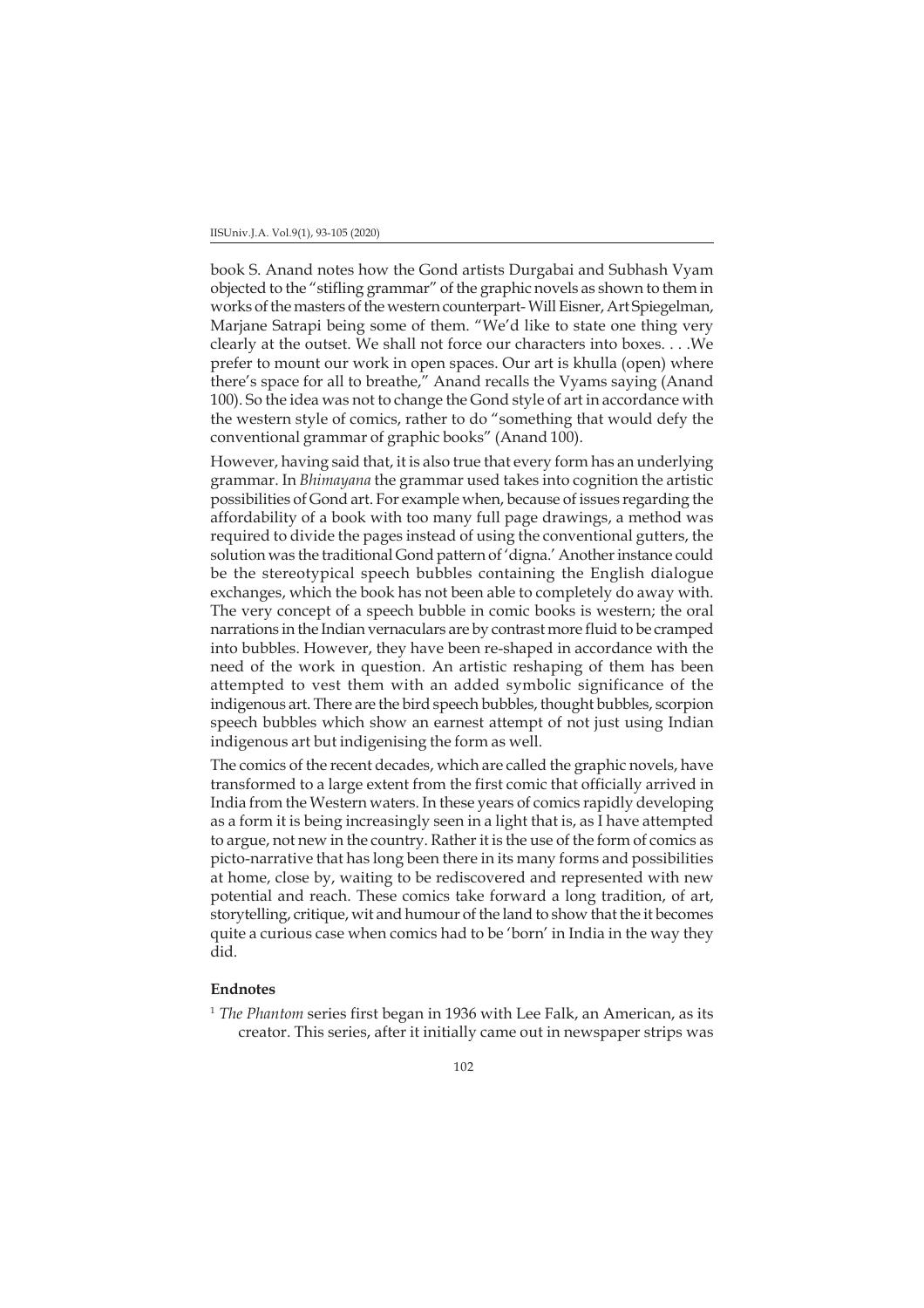later published in issue wise arranged books by the King Features Syndicate and only much later, three decades later in fact, began to be published in India.

- 2 Buddhist art reflects all important aspects of Buddhism. It refers to the rich and diverse representations of religious images, sculpture, dance, and symbols deriving from the various Buddhist communities found around the world. Early Buddhist art emerged in India and Sri Lanka following the death of Gautama Buddha (563 BCE to 483 BCE). *Buddhist Art in India and Sri Lanka* (2000) by Virender Kumar Dabral can be consulted for further reference.
- 3 *2500 Years of Buddhism* by P.V. Bapat and *The Ajanta Caves: Ancient Paintings of Buddhist India* by Milo Cleveland Beach are some books that can be referred to for detailed study
- 4 The word 'Chitrakathi' is made up of two words 'chitra' meaning image or painting and 'kathi' meaning teller of tales, so the word might roughly translate as the one who tells tales through pictures
- 5 The Phad painting is a popular style of folk painting. It is generally done on a long piece of cloth. It is practiced in northern India, especially in rural areas. Thematically these paintings are the depiction of deities and mythological stories, including legends adoring the brave kings and Rajput idols who were famous in Rajasthan.
- 6 Here with 'Pata' meaning cloth and 'chitra' meaning painting, the world literally translates as painting on a piece of cloth. But in spite of its name *pata-chitra* was not conceived as a painting without the oral narrative
- 7 Since the narration was oral in most cases they were fluid and changing as the storyteller wished to take liberties with it. Each storytelling session by even the same *chitrakar* therefore was different from another, thus also making it unique.
- $^8$ They originated in the 19<sup>th</sup> century Bengal, in the vicinity of Kalighat Kali temple, Kalighat, Kolkata. An important achievement of the Kalighat artists was that they made simple paintings and drawings, which could easily be reproduced by lithography. Such prints were then hand coloured. The charm of this style of painting lies in the fact that they captured the essence of daily life.
- 9 This was at the Portuguese colony of Goa and for the purpose of wider dissemination of evangelical teachings among the local people by the Jesuit brotherhood, a mission pioneered by St. Francis Xavier. The press was established at the St Paul's College in old Goa and between 1556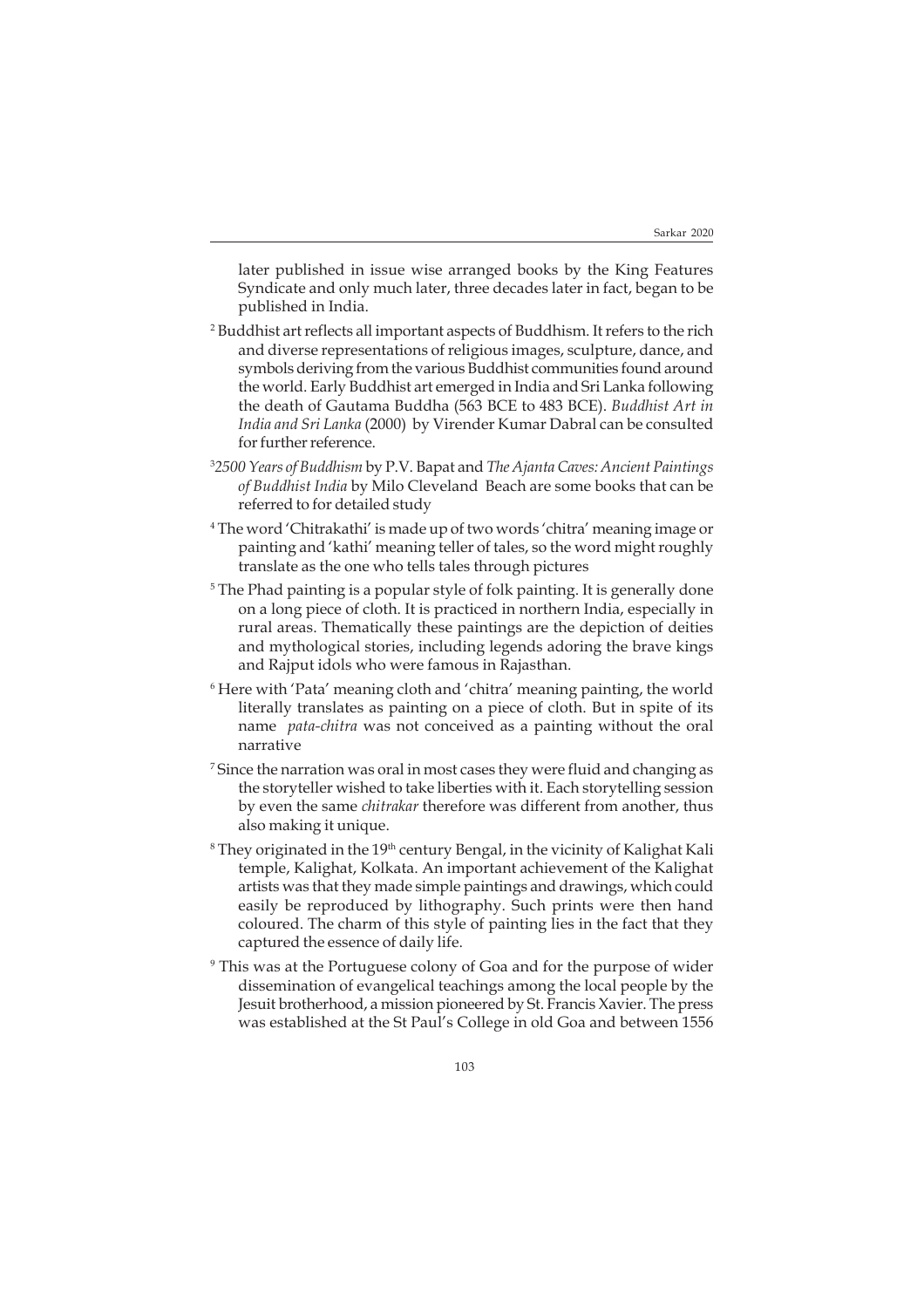and 1588 printed thirteen publications owing to the expertise of Joao De Bustamante, a Spaniard who set up the press and operated it with Indian assistants.

- <sup>10</sup> For further reading see "Thomas Daniell and the Picturesque Possession of India" from *Indian Renaissance: British Romantic Art and the Prospect of India*
- <sup>11</sup>*Annadamangal* is a collection of songs and verses dedicated to the Goddess Annapurna (Goddess of bounty of rice). The Bengali poet Bharatchandra Ray 'Gunakar' (1712-1760) composed these verses in 18th century (1752). Bharatchandra was well versed in Bengali and Sanskrit as well as Persian and Indian classical music. His talent was noted by the royal court and soon he was appointed as the court poet of Maharaja Krishnachandra of Nadia who conferred on him the title of Gunakar ('Mine of virtues'). He was the first 'people's poet' in Bengali language and a true representative of the transition period between medieval and modern Bengali literature. *Annadamangal* is his most well-known work.
- <sup>12</sup>Prabasi a Bangla journal regularly published for more than sixty years, was started by Ramananda Chattopadhyay (1865-1943) in Baisakh, BS (April 1901), in Allahabad. He continued this journal from Calcutta when he settled in the city in 1908. Well edited and well produced, it contained multi-coloured prints of paintings from second year. It regularly published articles on art and artists and by religiously publishing the works of the Bengal School of artists, Ramananda helped much in popularising Abanindranath Tagore, Nandalal Bose and others. Ramananda himself was interested in art studies and wrote on the Ajanta Cave paintings in the first issue.
- 13 A detailed research by Karline McLain in *India's Immortal Comic Books: Gods, Kings, and Other Heroes* is the source for most details regarding the birth of *Indrajal Comics* here and her interesting study can be consulted for further reference.

## **Works Cited**

- Anand, S. "A Digna for Bhim." Afterword. *Bhimayana: Experiences of Untouchability*, art by Durgabai Vyam and Subhash Vyam, story by Srividya Natarajan and S. Anand, Navayana, 2011.
- Banerji, Debashish. Introduction. *The Alternative Nation of Abanindranath Tagore*. Sage, 2009, pp. i-xlvii.
- *Bhimayana: Experiences of Untouchability*. Art by Durgabai Vyam and Subhash Vyam, story by Srividya Natarajan and S. Anand, Navayana, 2011.